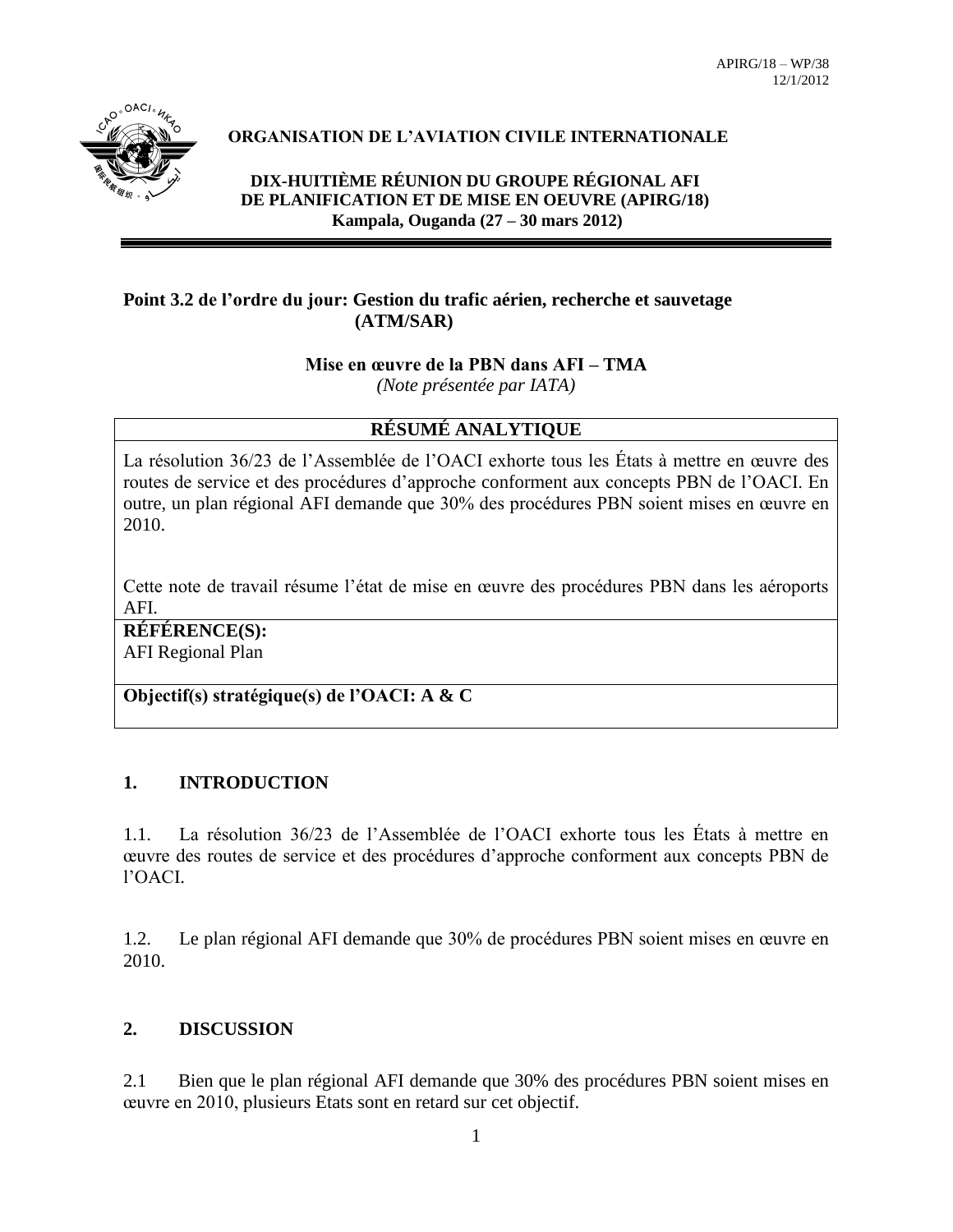|             |         | Location de    |                          |
|-------------|---------|----------------|--------------------------|
| Aéroport    | Etat    | l'aéroport     | Commentaires             |
| <b>DAAD</b> | Algiers | Bou Saada      | No PBN procedures        |
| <b>DAAE</b> | Algiers | Bejaia         | No PBN procedures        |
| <b>DAAG</b> | Algiers | Algiers        | No PBN procedures        |
| <b>DAAJ</b> | Algiers | Djanet         | No PBN procedures        |
| <b>DAAP</b> | Algiers | <b>Illizi</b>  | No PBN procedures        |
| <b>DAAS</b> | Algiers | Setif          | No PBN procedures        |
| <b>DAAT</b> | Algiers | Tamanrasset    | No PBN procedures        |
| <b>DAAV</b> | Algiers | Jijel          | No PBN procedures        |
| <b>DABB</b> | Algiers | Annaba         | No PBN procedures        |
| <b>DABC</b> | Algiers | Constantine    | No PBN procedures        |
| <b>DABS</b> | Algiers | Tebessa        | No PBN procedures        |
| <b>DABT</b> | Algiers | Batna          | No PBN procedures        |
| <b>DAOB</b> | Algiers | <b>Tiaret</b>  | No PBN procedures        |
| <b>DAOF</b> | Algiers | Tindouf        | No PBN procedures        |
| <b>DAOI</b> | Algiers | Chlef          | No PBN procedures        |
| <b>DAON</b> | Algiers | Tlemcen        | No PBN procedures        |
| DAOO        | Algiers | Oran           | No PBN procedures        |
| <b>DAOR</b> | Algiers | Bechar         | No PBN procedures        |
| <b>DAOV</b> | Algiers | Ghriss         | No PBN procedures        |
| <b>DAOY</b> | Algiers | El Bayadh      | No PBN procedures        |
| <b>DAUA</b> | Algiers | Adrar          | No PBN procedures        |
| <b>DAUB</b> | Algiers | <b>Biskra</b>  | No PBN procedures        |
| <b>DAUE</b> | Algiers | El Golea       | No PBN procedures        |
| <b>DAUG</b> | Algiers | Ghardaia       | No PBN procedures        |
| <b>DAUH</b> | Algiers | Hassi Messaoud | No PBN procedures        |
| <b>DAUI</b> | Algiers | In Salah       | No PBN procedures        |
| <b>DAUK</b> | Algiers | Touggourt      | No PBN procedures        |
| <b>DAUO</b> | Algiers | El Oued        | No PBN procedures        |
| <b>DAUT</b> | Algiers | Timimoun       | No PBN procedures        |
| <b>DAUU</b> | Algiers | Ouargla        | No PBN procedures        |
| <b>DAUZ</b> | Algiers | Zarzaitine     | No PBN procedures        |
| <b>FNCA</b> | Angola  | Cabinda        | No PBN procedures        |
| <b>FNHU</b> | Angola  | Huambo         | No PBN procedures        |
| <b>FNMO</b> | Angola  | Namibe         | No PBN procedures        |
| <b>FNGI</b> | Angola  | Ondjiva        | PBN procedures published |
| <b>FNLU</b> | Angola  | Luanda         | PBN procedures published |
| <b>DNBE</b> | Benin   | Benin          | No PBN procedures        |

Below Table indicates status on PBN procedures implementation for AFI airports<sup>1</sup>:

1 Source is Jeppesen database AIRAC 09FEB2012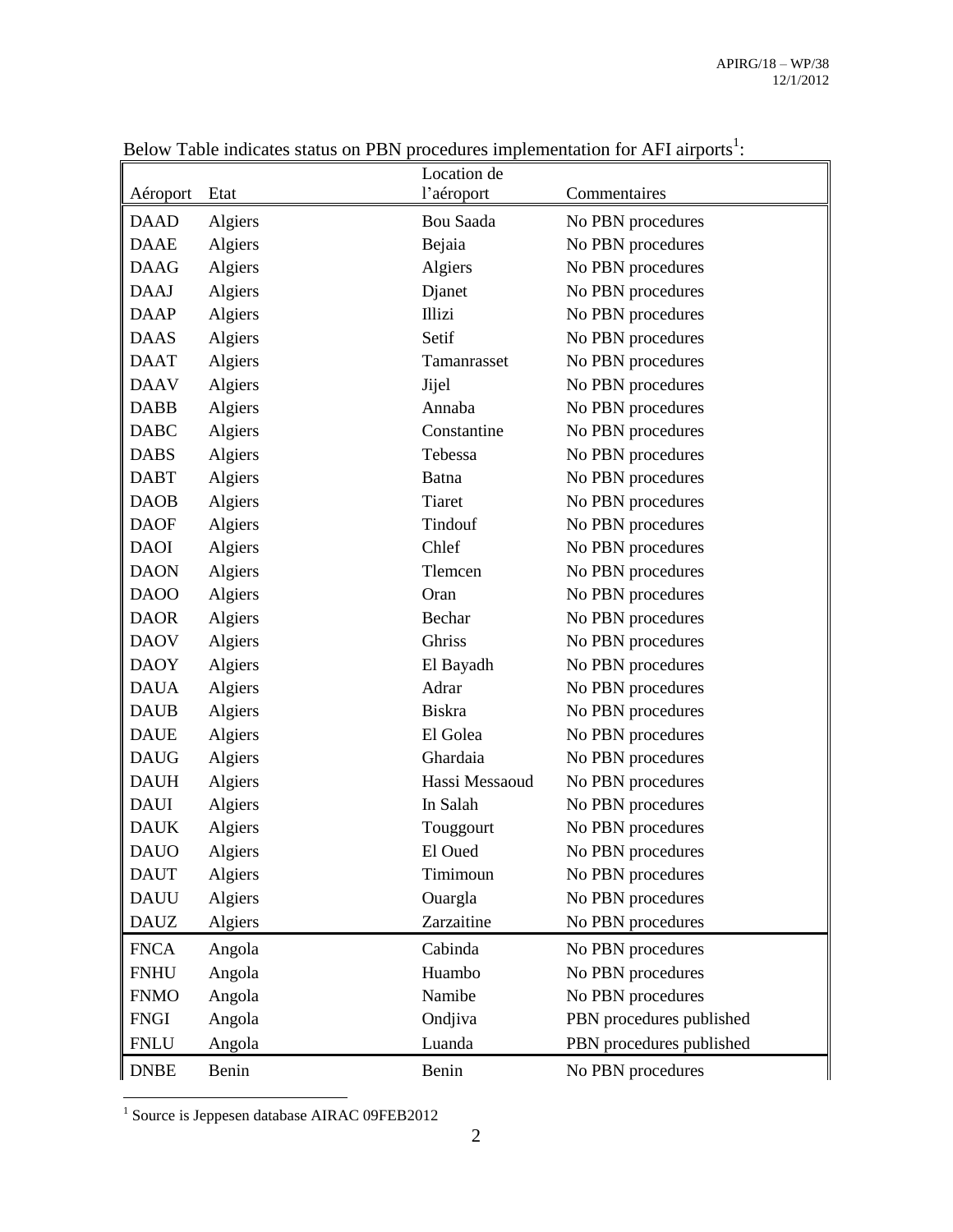| Aéroport    | Etat                     | Location de<br>l'aéroport | Commentaires                  |
|-------------|--------------------------|---------------------------|-------------------------------|
| <b>DBBB</b> | Benin                    | Cotonou                   | PBN procedures published      |
| Airport     | <b>State</b>             | <b>Airport Location</b>   | Comment                       |
| <b>FBFT</b> | <b>Botswana</b>          | Francistown               | No PBN procedures             |
| <b>FBOR</b> | <b>Botswana</b>          | Orapa                     | No PBN procedures             |
| <b>FBSP</b> | <b>Botswana</b>          | Selebi Fhikwe             | No PBN procedures             |
| <b>FBMN</b> | <b>Botswana</b>          | Maun                      | Procedures require revision   |
| <b>FBSK</b> | <b>Botswana</b>          | Gaborone                  | Procedures require revision   |
| <b>DFFD</b> | <b>Burkina Faso</b>      | Ouagadougou               | PBN procedures published      |
| <b>DFOO</b> | <b>Burkina Faso</b>      | Bobo-Dioulasso            | PBN procedures published      |
| <b>HBBA</b> | Burundi                  | Bujumbura                 | No PBN procedures             |
| <b>FKKN</b> | Cameroon                 | N'Gaoundere               | No PBN procedures             |
| <b>FKKR</b> | Cameroon                 | Garoua                    | No PBN procedures             |
| <b>FKKD</b> | Cameroon                 | Douala                    | PBN procedures published      |
| <b>FKKY</b> | Cameroon                 | Yaounde/Ville             | PBN procedures published      |
| <b>FKYS</b> | Cameroon                 | Yaounde                   | PBN procedures published      |
| <b>GCFV</b> | Canary                   | Fuerteventura             | No PBN procedures             |
| <b>GCHI</b> | Canary                   | Hierro                    | No PBN procedures             |
| <b>GCRR</b> | Canary                   | Lanzarote                 | No PBN procedures             |
| <b>GCTS</b> | Canary                   | Tenerife-South            | No PBN procedures             |
| <b>GCLA</b> | Canary                   | La Palma                  | PBN procedures published      |
| <b>GCLP</b> | Canary                   | Gran Canaria              | PBN procedures published      |
| <b>GCXO</b> | Canary                   | Tenerife-North            | PBN procedures published      |
| <b>GVAC</b> | Cape Verde               | Sal                       | No PBN procedures             |
| <b>GVBA</b> | Cape Verde               | Rabil                     | No PBN procedures             |
| <b>GVNP</b> | Cape Verde               | Praia                     | No PBN procedures             |
| <b>GVSV</b> | Cape Verde               | Sao Vicente               | No PBN procedures             |
| <b>FEFF</b> | Central African Republic | Bangui                    | PBN procedures published      |
| <b>FTTC</b> | Chad                     | Abeche                    | No PBN procedures             |
| <b>FTTD</b> | Chad                     | Moundou                   | No PBN procedures             |
| <b>FTTJ</b> | Chad                     | N'Djamena                 | PBN procedures published      |
| <b>FMCH</b> | Comoros                  | Moroni                    | PBN procedures published      |
| <b>FCBB</b> | Congo                    | Brazzaville               | No PBN procedures for new RWY |
| <b>FCPP</b> | Congo                    | Pointe Noire              | PBN procedures published      |
| <b>DIYO</b> | Cote D'Ivoire            | Yamoussoukro              | No PBN procedures             |
| <b>DIAP</b> | Cote D'Ivoire            | Abidjan                   | PBN procedures published      |
| <b>HDAM</b> | Djibouti                 | Djibouti                  | No PBN procedures             |
| <b>FZJH</b> | DR Congo                 | Isiro-Matari              | No PBN procedures             |
| <b>FZWA</b> | DR Congo                 | Mbuji-Mayi                | No PBN procedures             |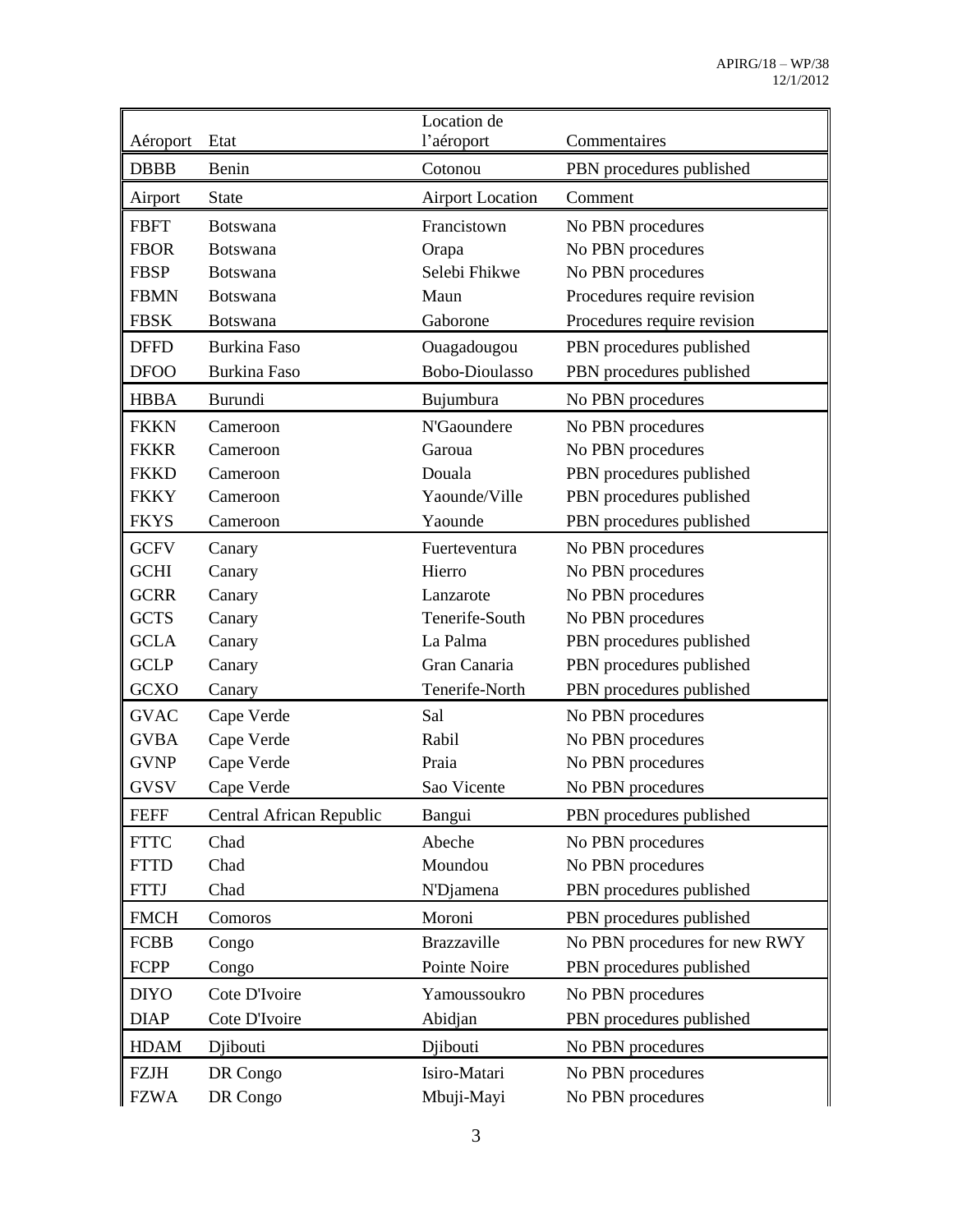|             |                          | Location de             |                          |
|-------------|--------------------------|-------------------------|--------------------------|
| Aéroport    | Etat                     | l'aéroport              | Commentaires             |
| FZAA        | DR Congo                 | Kinshasa                | PBN procedures published |
| <b>FZEA</b> | DR Congo                 | Mbandaka                | PBN procedures published |
| <b>FZIC</b> | DR Congo                 | Kisangani               | PBN procedures published |
| Airport     | <b>State</b>             | <b>Airport Location</b> | Comment                  |
| <b>FZKA</b> | DR Congo                 | Bunia                   | PBN procedures published |
| <b>FZMA</b> | DR Congo                 | <b>Bukavu</b>           | PBN procedures published |
| <b>FZNA</b> | DR Congo                 | Goma                    | PBN procedures published |
| <b>FZOA</b> | DR Congo                 | Kindu                   | PBN procedures published |
| <b>FZQA</b> | DR Congo                 | Lubumbashi              | PBN procedures published |
| <b>FZRF</b> | DR Congo                 | Kalemie                 | PBN procedures published |
| <b>FZUA</b> | DR Congo                 | Kananga                 | PBN procedures published |
| <b>HEAR</b> | Egypt                    | El Arish                | No PBN procedures        |
| <b>HEGO</b> | Egypt                    | El Gouna                | No PBN procedures        |
| <b>HEMA</b> | Egypt                    | Marsa Alam              | No PBN procedures        |
| <b>HEMK</b> | Egypt                    | Suhag                   | No PBN procedures        |
| <b>HEOW</b> | Egypt                    | <b>Shark El Oweinat</b> | No PBN procedures        |
| <b>HEPS</b> | Egypt                    | Port Said               | No PBN procedures        |
| <b>HEAL</b> | Egypt                    | Al Alamain              | PBN procedures published |
| <b>HEAT</b> | Egypt                    | Asyut                   | PBN procedures published |
| <b>HEAX</b> | Egypt                    | Alexandria              | PBN procedures published |
| <b>HEAZ</b> | Egypt                    | Almaza                  | PBN procedures published |
| <b>HEBA</b> | Egypt                    | Alexandria              | PBN procedures published |
| <b>HEBL</b> | Egypt                    | Abu Simbel              | PBN procedures published |
| <b>HECA</b> | Egypt                    | Cairo                   | PBN procedures published |
| <b>HEGN</b> | Egypt                    | Hurghada                | PBN procedures published |
| <b>HEKG</b> | Egypt                    | El Kharga               | PBN procedures published |
| <b>HELX</b> | Egypt                    | Luxor                   | PBN procedures published |
| HEMM        | Egypt                    | Mersa Matruh            | PBN procedures published |
| <b>HESH</b> | Egypt                    | Sharm El Sheikh         | PBN procedures published |
| <b>HESN</b> | Egypt                    | Aswan                   | PBN procedures published |
| <b>HETB</b> | Egypt                    | Taba                    | PBN procedures published |
| <b>HHAS</b> | Egypt                    | Asmara                  | PBN procedures published |
| FGBT        | <b>Equatorial Guinea</b> | Bata                    | No PBN procedures        |
| FGSL        | <b>Equatorial Guinea</b> | Malabo                  | PBN procedures published |
| <b>HHMS</b> | Eritrea                  | Massawa                 | No PBN procedures        |
| <b>HADR</b> | Ethiopia                 | Dire Dawa               | No PBN procedures        |
| <b>HAMK</b> | Ethiopia                 | Mekele                  | No PBN procedures        |
| <b>HAAB</b> | Ethiopia                 | Addis Abeba             | PBN procedures published |
| <b>HAAX</b> | Ethiopia                 | Axum                    | PBN procedures published |
| <b>HABD</b> | Ethiopia                 | <b>Bahir Dar</b>        | PBN procedures published |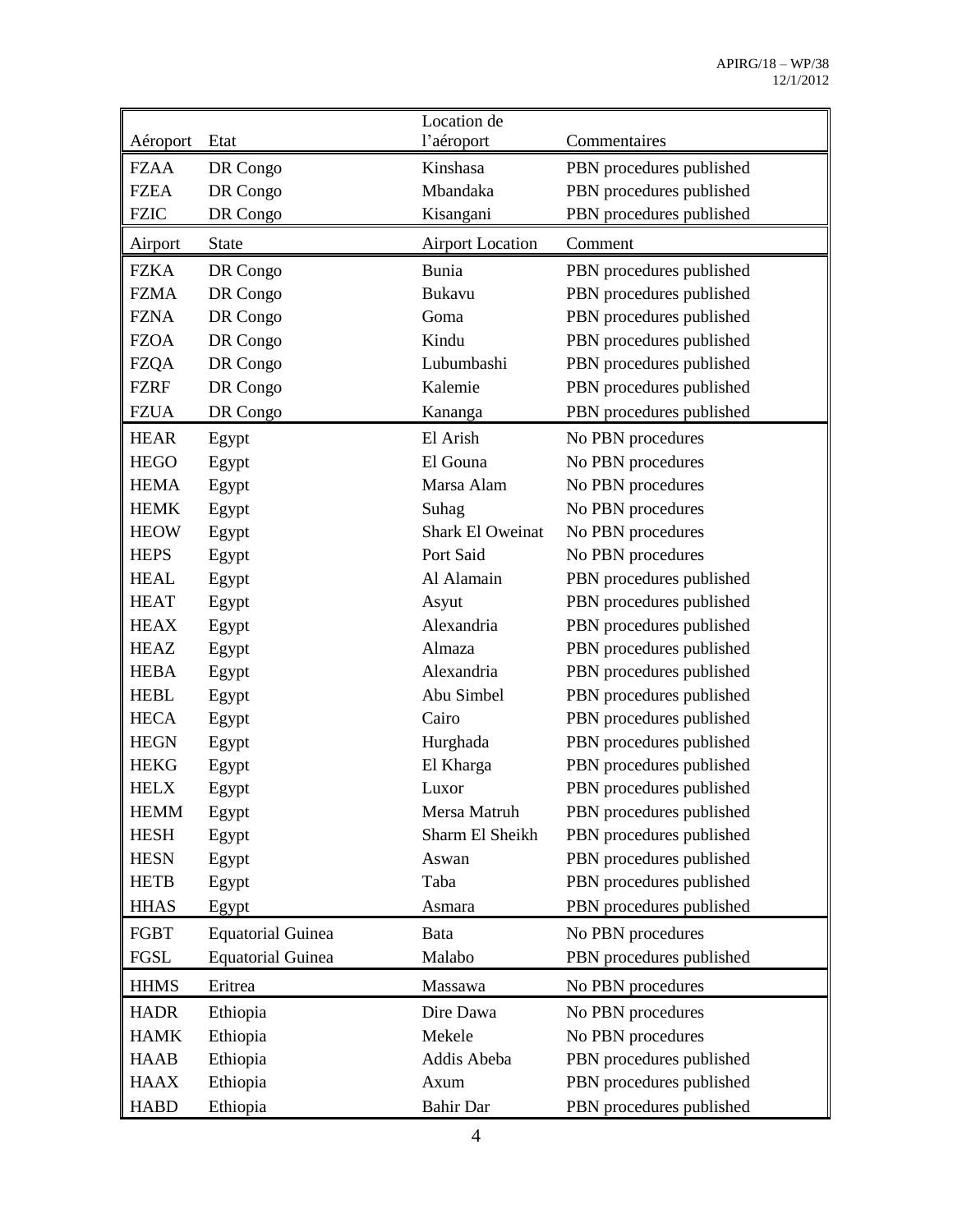| Aéroport         | Etat  | Location de<br>l'aéroport | Commentaires             |
|------------------|-------|---------------------------|--------------------------|
| $\parallel$ FOON | Gabon | Franceville               | No PBN procedures        |
| FOOG             | Gabon | Port Gentil               | PBN procedures published |
| $\parallel$ FOOL | Gabon | Libreville                | PBN procedures published |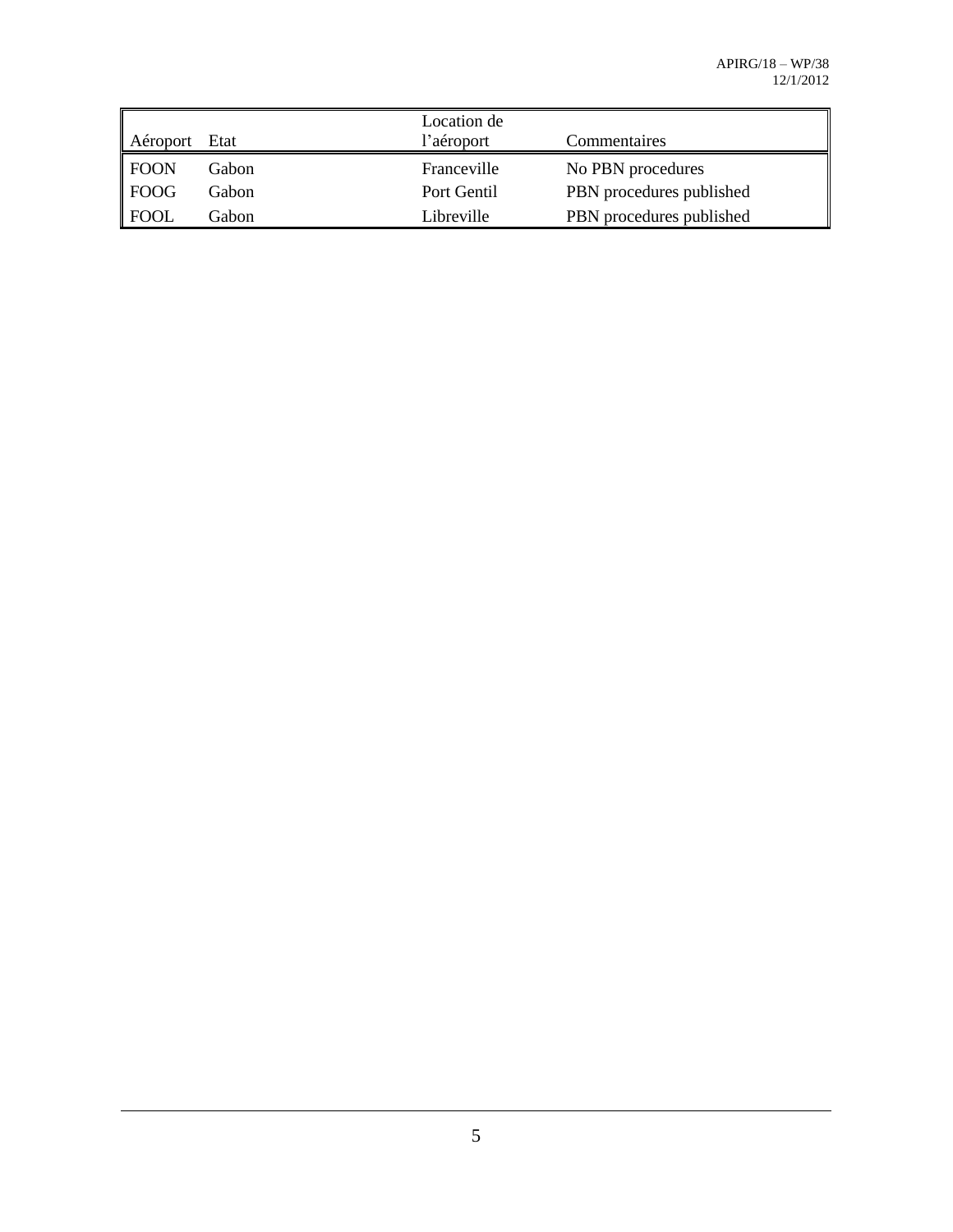| Aéroport    | Etat          | Location de<br>l'aéroport | Commentaires             |
|-------------|---------------|---------------------------|--------------------------|
| <b>DGAA</b> | Ghana         | Accra                     | No PBN procedures        |
| <b>DGLE</b> | Ghana         | Tamale                    | No PBN procedures        |
| <b>DGSI</b> | Ghana         | Kumasi                    | No PBN procedures        |
| <b>GGOV</b> | Ginea Bissaou | <b>Bissau</b>             | No PBN procedures        |
| <b>GUCY</b> | Guinea        | Conakry                   | PBN procedures published |
| <b>HKEL</b> | Kenya         | Eldoret                   | No PBN procedures        |
| <b>HKJK</b> | Kenya         | Nairobi                   | PBN procedures published |
| <b>HKKI</b> | Kenya         | Kisumu                    | PBN procedures published |
| <b>HKLK</b> | Kenya         | Lokichogio                | PBN procedures published |
| <b>HKLU</b> | Kenya         | Lamu/Manda                | PBN procedures published |
| <b>HKML</b> | Kenya         | Malindi                   | PBN procedures published |
| <b>HKMO</b> | Kenya         | Mombasa                   | PBN procedures published |
| <b>HKNL</b> | Kenya         | Nanyuki                   | PBN procedures published |
| <b>FXMM</b> | Leshoto       | Maseru                    | PBN procedures published |
| <b>GLRB</b> | Liberia       | Monrovia                  | No PBN procedures        |
| <b>HLGD</b> | Libya         | Sirte                     | No PBN procedures        |
| <b>HLLB</b> | Libya         | Benghazi                  | No PBN procedures        |
| <b>HLLM</b> | Libya         | Tripoli                   | No PBN procedures        |
| <b>HLLQ</b> | Libya         | El Beida                  | No PBN procedures        |
| <b>HLLS</b> | Libya         | Sebha                     | No PBN procedures        |
| <b>HLLT</b> | Libya         | Tripoli                   | No PBN procedures        |
| <b>FMNA</b> | Madagascar    | Antsiranana               | No PBN procedures        |
| <b>FMNN</b> | Madagascar    | Nosy-Be                   | No PBN procedures        |
| <b>FMNS</b> | Madagascar    | Sambava                   | No PBN procedures        |
| <b>FMSD</b> | Madagascar    | Tolagnaro                 | No PBN procedures        |
| <b>FMSM</b> | Madagascar    | Mananjary                 | No PBN procedures        |
| <b>FMST</b> | Madagascar    | Toliary                   | No PBN procedures        |
| <b>FMMI</b> | Madagascar    | Antananarivo              | PBN procedures published |
| <b>FMMT</b> | Madagascar    | Toamasina                 | PBN procedures published |
| <b>FMNM</b> | Madagascar    | Mahajanga                 | PBN procedures published |
| <b>FWCL</b> | Malawi        | Blantyre                  | PBN procedures published |
| <b>FWKI</b> | Malawi        | Lilongwe                  | PBN procedures published |
| <b>GAGO</b> | Mali          | Gao                       | No PBN procedures        |
| <b>GAKD</b> | Mali          | Kayes                     | No PBN procedures        |
| GASO        | Mali          | Sikasso                   | No PBN procedures        |
| <b>GATB</b> | Mali          | Tombouctou                | No PBN procedures        |
| <b>GABS</b> | Mali          | Bamako                    | PBN procedures published |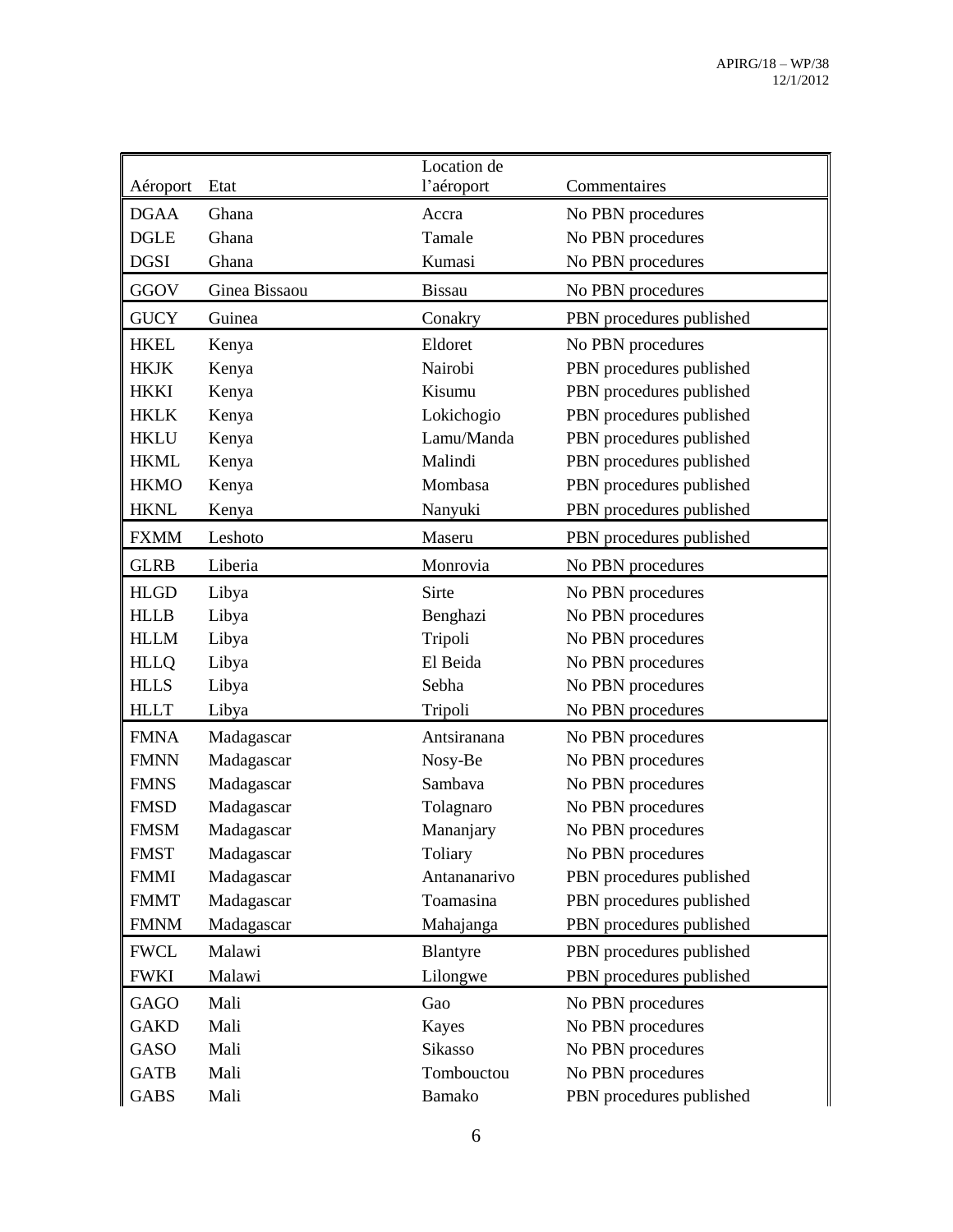|             |            | Location de       |                          |
|-------------|------------|-------------------|--------------------------|
| Aéroport    | Etat       | l'aéroport        | Commentaires             |
| <b>GAMB</b> | Mali       | Mopti             | PBN procedures published |
| <b>GBYD</b> | Mali       | Banjul            | PBN procedures published |
| <b>GMAD</b> | Morocco    | Agadir            | No PBN procedures        |
| <b>GMAG</b> | Morocco    | Guelmime          | No PBN procedures        |
| <b>GMAT</b> | Morocco    | Tan Tan           | No PBN procedures        |
| <b>GMFB</b> | Morocco    | Bouarfa           | No PBN procedures        |
| <b>GMFF</b> | Morocco    | Fes               | No PBN procedures        |
| <b>GMFK</b> | Morocco    | Errachidia        | No PBN procedures        |
| <b>GMFO</b> | Morocco    | Oujda             | No PBN procedures        |
| <b>GMMB</b> | Morocco    | Benslimane        | No PBN procedures        |
| <b>GMME</b> | Morocco    | Rabat             | No PBN procedures        |
| <b>GMMH</b> | Morocco    | Dakhla            | No PBN procedures        |
| <b>GMMI</b> | Morocco    | Essaouira         | No PBN procedures        |
| <b>GMML</b> | Morocco    | Laayoune          | No PBN procedures        |
| <b>GMMN</b> | Morocco    | Casablanca        | No PBN procedures        |
| <b>GMMW</b> | Morocco    | Nador             | No PBN procedures        |
| <b>GMMX</b> | Morocco    | Marrakech         | No PBN procedures        |
| <b>GMMZ</b> | Morocco    | Ouarzazate        | No PBN procedures        |
| <b>GMTA</b> | Morocco    | Al Hoceima        | No PBN procedures        |
| <b>GMTT</b> | Morocco    | Tanger            | No PBN procedures        |
| <b>GMTN</b> | Morocco    | Tetouan           | PBN procedures published |
| <b>GQNN</b> | Mauritania | Nouakchott        | PBN procedures published |
| <b>GQPP</b> | Mauritania | Nouadhibou        | PBN procedures published |
| <b>FIMP</b> | Mauritius  | Mauritius         | PBN procedures published |
| <b>FMCZ</b> | Mayotte    | Dzaoudzi          | PBN procedures published |
| <b>FQBR</b> | Mozambique | Beira             | PBN procedures published |
| <b>FQCH</b> | Mozambique | Chimoio           | PBN procedures published |
| <b>FQIN</b> | Mozambique | Inhambane         | PBN procedures published |
| <b>FQLC</b> | Mozambique | Lichinga          | PBN procedures published |
| <b>FQMA</b> | Mozambique | Maputo            | PBN procedures published |
| <b>FQNP</b> | Mozambique | Nampula           | PBN procedures published |
| <b>FQQL</b> | Mozambique | Quelimane         | PBN procedures published |
| <b>FQTT</b> | Mozambique | Tete              | PBN procedures published |
| <b>FQVL</b> | Mozambique | Vilankulo         | PBN procedures published |
| <b>FYWB</b> | Namibia    | <b>Walvis Bay</b> | No PBN procedures        |
| <b>FYWE</b> | Namibia    | Windhoek          | PBN procedures published |
| <b>FYWH</b> | Namibia    | Windhoek          | PBN procedures published |
| <b>DRZR</b> | Niger      | Zinder            | No PBN procedures        |
| <b>DRRN</b> | Niger      | Niamey            | PBN procedures published |
| <b>DRZA</b> | Niger      | Agades            | PBN procedures published |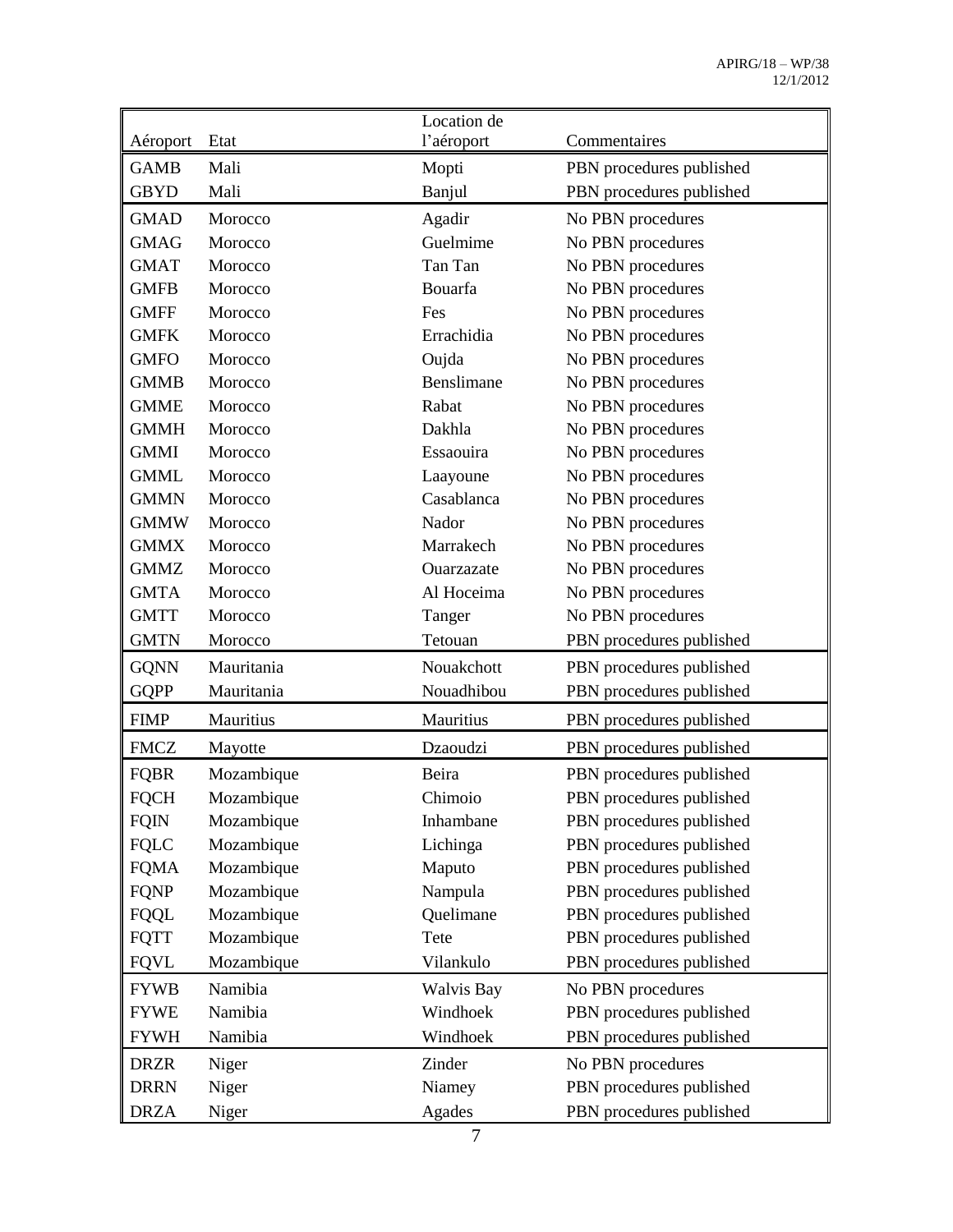| Aéroport    | Etat         | Location de<br>l'aéroport | Commentaires             |
|-------------|--------------|---------------------------|--------------------------|
|             |              |                           |                          |
| <b>DNAA</b> | Nigeria      | Abuja                     | Under development        |
| <b>DNCA</b> | Nigeria      | Calabar                   | Under development        |
| <b>DNEN</b> | Nigeria      | Enugu                     | Under development        |
| <b>DNGO</b> | Nigeria      | Gombe                     | Under development        |
| <b>DNIB</b> | Nigeria      | Ibadan                    | Under development        |
| <b>DNIL</b> | Nigeria      | Ilorin                    | Under development        |
| <b>DNIM</b> | Nigeria      | Owerri                    | Under development        |
| <b>DNJO</b> | Nigeria      | Jos                       | Under development        |
| <b>DNKA</b> | Nigeria      | Kaduna                    | Under development        |
| <b>DNKN</b> | Nigeria      | Kano                      | Under development        |
| <b>DNKT</b> | Nigeria      | Katsina                   | Under development        |
| <b>DNMA</b> | Nigeria      | Maiduguri                 | Under development        |
| <b>DNMM</b> | Nigeria      | Lagos                     | Under development        |
| <b>DNMN</b> | Nigeria      | Minna                     | Under development        |
| <b>DNPO</b> | Nigeria      | Port Harcourt             | Under development        |
| <b>DNSO</b> | Nigeria      | Sokoto                    | Under development        |
| <b>DNSU</b> | Nigeria      | Osubi                     | Under development        |
| <b>DNYO</b> | Nigeria      | Yola                      | Under development        |
| <b>DNZA</b> | Nigeria      | Zaria                     | Under development        |
| <b>FMEE</b> | Reunion      | La Reunion                | PBN procedures published |
| <b>FMEP</b> | Reunion      | <b>St Pierre</b>          | PBN procedures published |
| <b>HRYR</b> | Rwanda       | Kigali                    | No PBN procedures        |
| <b>FPST</b> | Sao Tome     | Sao Tome                  | No PBN procedures        |
| <b>GOGG</b> | Senegal      | Ziguinchor                | No PBN procedures        |
| <b>GOSS</b> | Senegal      | St Louis                  | No PBN procedures        |
| <b>GOGS</b> | Senegal      | Cap Skiring               | PBN procedures published |
| GOOY        | Senegal      | Dakar                     | PBN procedures published |
| <b>FSPP</b> | Seychelles   | Praslin                   | No PBN procedures        |
| <b>FSIA</b> | Seychelles   | Seychelles                | PBN procedures published |
| <b>GFLL</b> | Siera Leone  | Freetown                  | No PBN procedures        |
| <b>FAAB</b> | South Africa | Alexander Bay             | No PBN procedures        |
| FABL        | South Africa | Bloemfontein              | No PBN procedures        |
| <b>FAEL</b> | South Africa | East London               | No PBN procedures        |
| FAGG        | South Africa | George                    | No PBN procedures        |
| FAGY        | South Africa | Greytown                  | No PBN procedures        |
| <b>FAHS</b> | South Africa | Hoedspruit                | No PBN procedures        |
| <b>FAKM</b> | South Africa | Kimberley                 | No PBN procedures        |
| <b>FAKN</b> | South Africa | Kruger Mpumalanga         | No PBN procedures        |
| <b>FALA</b> | South Africa | Lanseria                  | No PBN procedures        |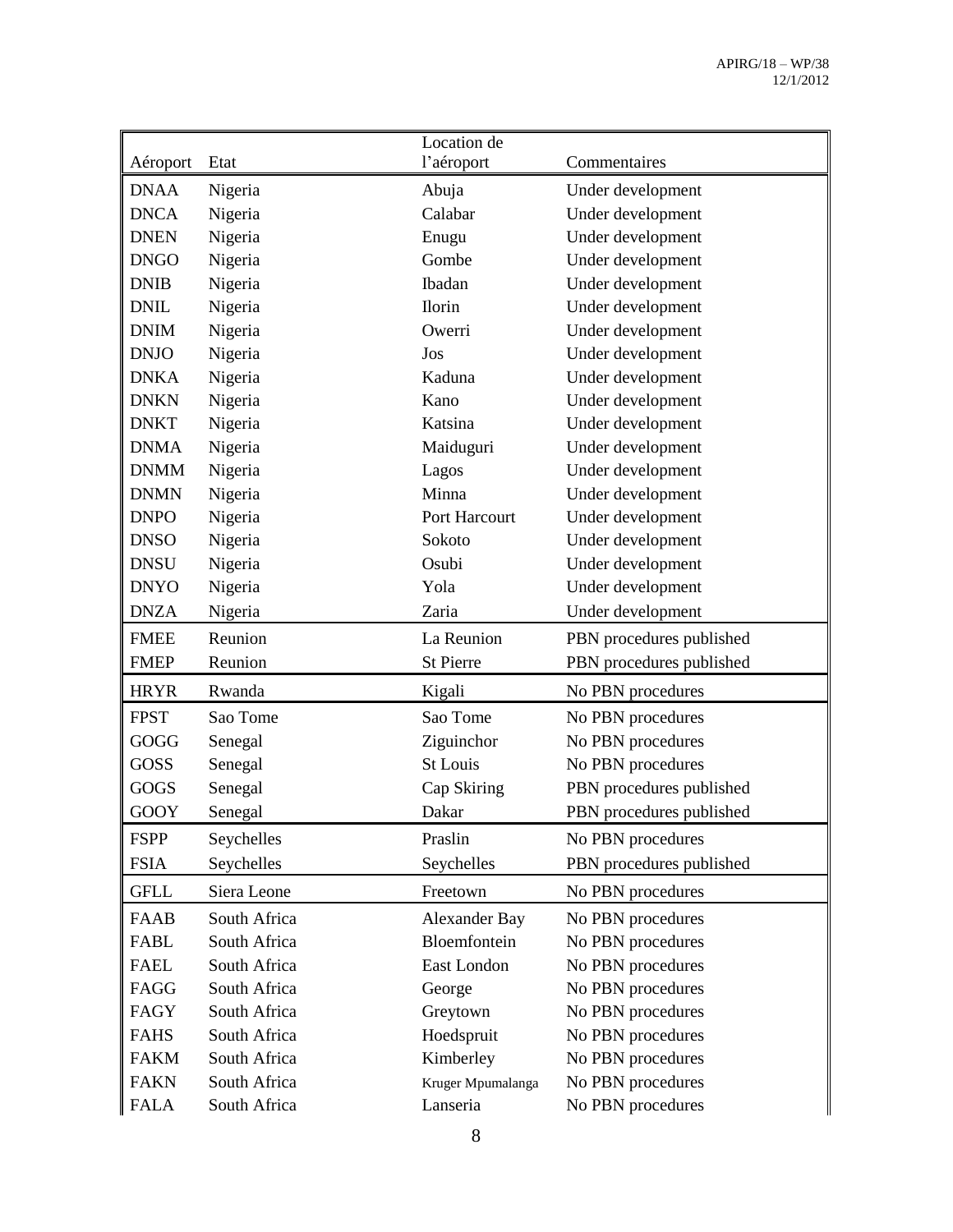|             |              | Location de         |                          |
|-------------|--------------|---------------------|--------------------------|
| Aéroport    | Etat         | l'aéroport          | Commentaires             |
| <b>FALW</b> | South Africa | Langebaanweg        | No PBN procedures        |
| <b>FAMM</b> | South Africa | Mafikeng            | No PBN procedures        |
| <b>FAOB</b> | South Africa | Overberg            | No PBN procedures        |
| <b>FAPE</b> | South Africa | Port Elizabeth      | No PBN procedures        |
| <b>FAPN</b> | South Africa | Pilanesberg         | No PBN procedures        |
| FAPP        | South Africa | Polokwane           | No PBN procedures        |
| <b>FARB</b> | South Africa | <b>Richards Bay</b> | No PBN procedures        |
| <b>FAUP</b> | South Africa | Upington            | No PBN procedures        |
| <b>FAWB</b> | South Africa | Pretoria            | No PBN procedures        |
| <b>FAWK</b> | South Africa | Waterkloof          | No PBN procedures        |
| <b>FACT</b> | South Africa | Cape Town           | PBN procedures published |
| <b>FAJS</b> | South Africa | Johannesburg        | PBN procedures published |
| <b>FALE</b> | South Africa | Durban              | PBN procedures published |
| <b>FAPM</b> | South Africa | Pietermaritzburg    | PBN procedures published |
| <b>FAUT</b> | South Africa | Mthatha             | PBN procedures published |
| <b>HSDN</b> | Sudan        | Dongola             | No PBN procedures        |
| <b>HSDZ</b> | Sudan        | Damazin             | PBN procedures published |
| <b>HSFS</b> | Sudan        | El Fashir           | PBN procedures published |
| <b>HSLI</b> | Sudan        | Kadugli             | PBN procedures published |
| <b>HSNN</b> | Sudan        | <b>Nyala</b>        | PBN procedures published |
| <b>HSOB</b> | Sudan        | El Obeid            | PBN procedures published |
| <b>HSPN</b> | Sudan        | Port Sudan          | PBN procedures published |
| <b>HSSG</b> | Sudan        | Sebera Geneina      | PBN procedures published |
| <b>HSSJ</b> | Sudan        | Juba                | PBN procedures published |
| <b>HSSM</b> | Sudan        | Malakal             | PBN procedures published |
| <b>HSSS</b> | Sudan        | Khartoum            | PBN procedures published |
| <b>HSWW</b> | Sudan        | Wau                 | PBN procedures published |
| <b>FDMS</b> | Swaziland    | Manzini             | No PBN procedures        |
| <b>HTMW</b> | Tanzania     | Mwanza              | No PBN procedures        |
| <b>HTZA</b> | Tanzania     | Zanzibar            | No PBN procedures        |
| <b>HTDA</b> | Tanzania     | Dar-Es-Salaam       | PBN procedures published |
| <b>HTKJ</b> | Tanzania     | Kilimanjaro         | PBN procedures published |
| <b>DXNG</b> | Togo         | Niamtougou          | No PBN procedures        |
| <b>DXXX</b> | Togo         | Lome                | PBN procedures published |
| <b>DTKA</b> | Tunis        | Tabarka             | No PBN procedures        |
| <b>DTNH</b> | Tunis        | Enfidha             | No PBN procedures        |
| <b>DTTF</b> | Tunis        | Gafsa               | No PBN procedures        |
| <b>DTTX</b> | Tunis        | <b>Sfax</b>         | No PBN procedures        |
| <b>DTMB</b> | Tunis        | Monastir            | PBN procedures published |
| <b>DTTA</b> | Tunis        | Tunis               | PBN procedures published |